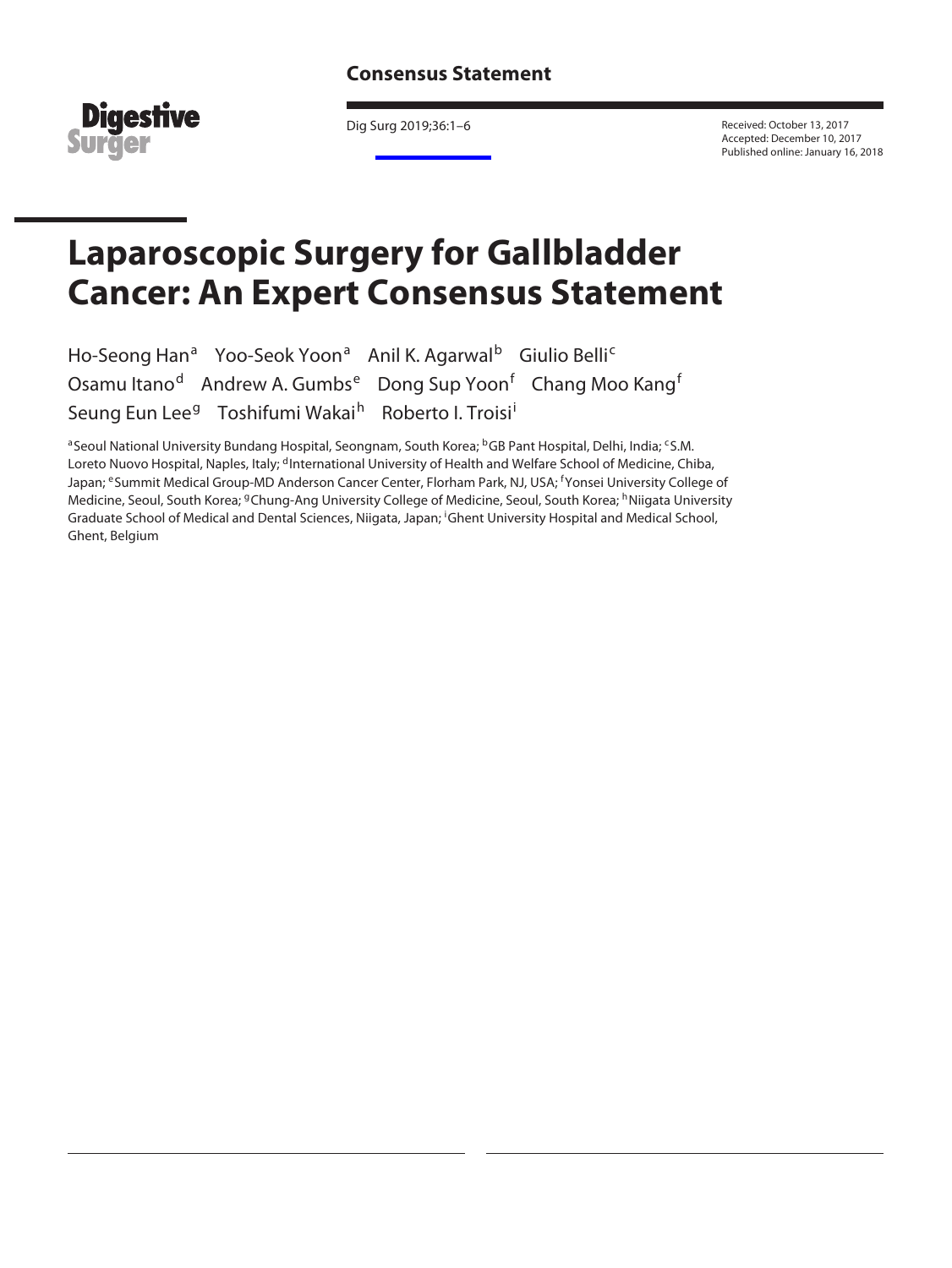laparoscopic surgery for gallbladder cancer (GBC) is still in the early phase of the adoption curve. A laparoscopic approach for GBC is still controversial among hepatobiliary/pancreatic surgeons. Although this procedure has been contraindicated in patients with GBC for some time, many recent reports have shown that laparoscopic surgery does not adversely affect the perioperative and survival outcomes of patients with GBC [3–9]. One recent report showed that laparoscopic extended cholecystectomy for GBC achieved an outcome comparable with that of open surgery over long-term follow-up [10].

With this background, experts convened at a consensus meeting with the purpose of defining the current state of laparoscopic surgery for GBC and obtaining expert suggestions on the application of this procedure. Here, we report an expert panel statement for laparoscopic surgery for GBC compiled during the meeting.

#### **Methods**

An expert consensus meeting was held on September 10, 2016, during the 26th World Congress of the International Association of Surgeons, Gastroenterologists and Oncologists. International experts in GBC laparoscopic surgery were invited to participate in the meeting and to present specific issues regarding laparoscopic surgery for GBC, including oncologic concerns, selection criteria, surgical techniques, and future aspects of this procedure. Presentations were followed by panel discussions and open discussions with the audience. After the meeting, a first draft including summaries of the presentations and discussions was circulated to the panels, discussed, and edited. The present document, including expert consensus statements, was formulated and agreed on by all attending experts in this field.

### **Results**

### *Concerns Regarding Laparoscopic Surgery for GBC*

Laparoscopic surgery has been contraindicated for the treatment of GBC for the following reasons: (1) risk of port site recurrence or peritoneal metastasis due to bile leak associated with GB injury and (2) concerns regarding the oncologic adequacy and safety of laparoscopic radical surgery.

Port site recurrence or peritoneal dissemination was previously estimated to occur at a relatively high rate (10– 18%) and to be associated with a poor prognosis in patients with GBC after laparoscopic cholecystectomy [11, 12]. However, these findings were based largely on older studies, in which bile leakage occurred mostly in patients with unsuspected GBC. With improved preoperative recognition of GBC and implementation of a plastic bag to

remove the resected GB, no significant differences in the occurrence of port site/wound or peritoneal metastases or in survival outcomes have been observed between laparoscopic and open surgeries. Nonetheless, bile spillage, if it occurs, remains a risk factor for tumor recurrence and reduced survival. Therefore, when GBC is suspected, careful manipulation is required to avoid bile spillage.

If GBC extends beyond the muscular layer, cancer cells may occur on the hepatic side of the GB, because dissection on the hepatic side is performed in the subserosal layer during standard cholecystectomy. Although an accurate preoperative/intraoperative diagnosis regarding the depth of mural invasion is very important to avoid this problem, the currently available diagnostic tools have limitations. Therefore, cholecystectomy inclusive of the cystic plate or a thin layer of liver parenchyma, even for early-stage GBC, and sometimes en-bloc liver resection of the GB bed, can serve as preventive measures to reduce the risks of microscopic residual cancer and GB perforation. With accumulation of experience, laparoscopic lymph node (LN) dissection, which is widely performed to treat colonic and gastric cancers, has become a safe and adequate procedure in oncologic contexts.

### *Consensus Statements*

- Early concerns regarding port site/peritoneal metastasis after laparoscopic surgery for GBC have subsided with improved preoperative recognition of GBC and preventive measures such as using a plastic bag for removal of GB specimens.
- When GBC is suspected, perforation of the GB should be prevented by cautious and meticulous techniques.
- During cholecystectomy for early-stage GBC, cholecystectomy inclusive of the cystic plate or a thin layer of liver parenchyma is recommended to reduce the risks of GB perforation and residual cancer on the hepatic side.

### *Application of Laparoscopic Surgery for GBC*

Open surgery has been recommended even for suspected early-stage GBC because of the abovementioned concerns regarding laparoscopic surgery. However, with the increasing incidental detection of GBC resulting from widespread application of laparoscopic cholecystectomy, many reports have shown that laparoscopic surgery does not adversely influence the prognosis of patients with early-stage GBC. When definitive oncologic resection is performed for GBC detected incidentally during surgery or that diagnosed postoperatively, survival was not adversely affected by laparoscopic surgery [13, 14].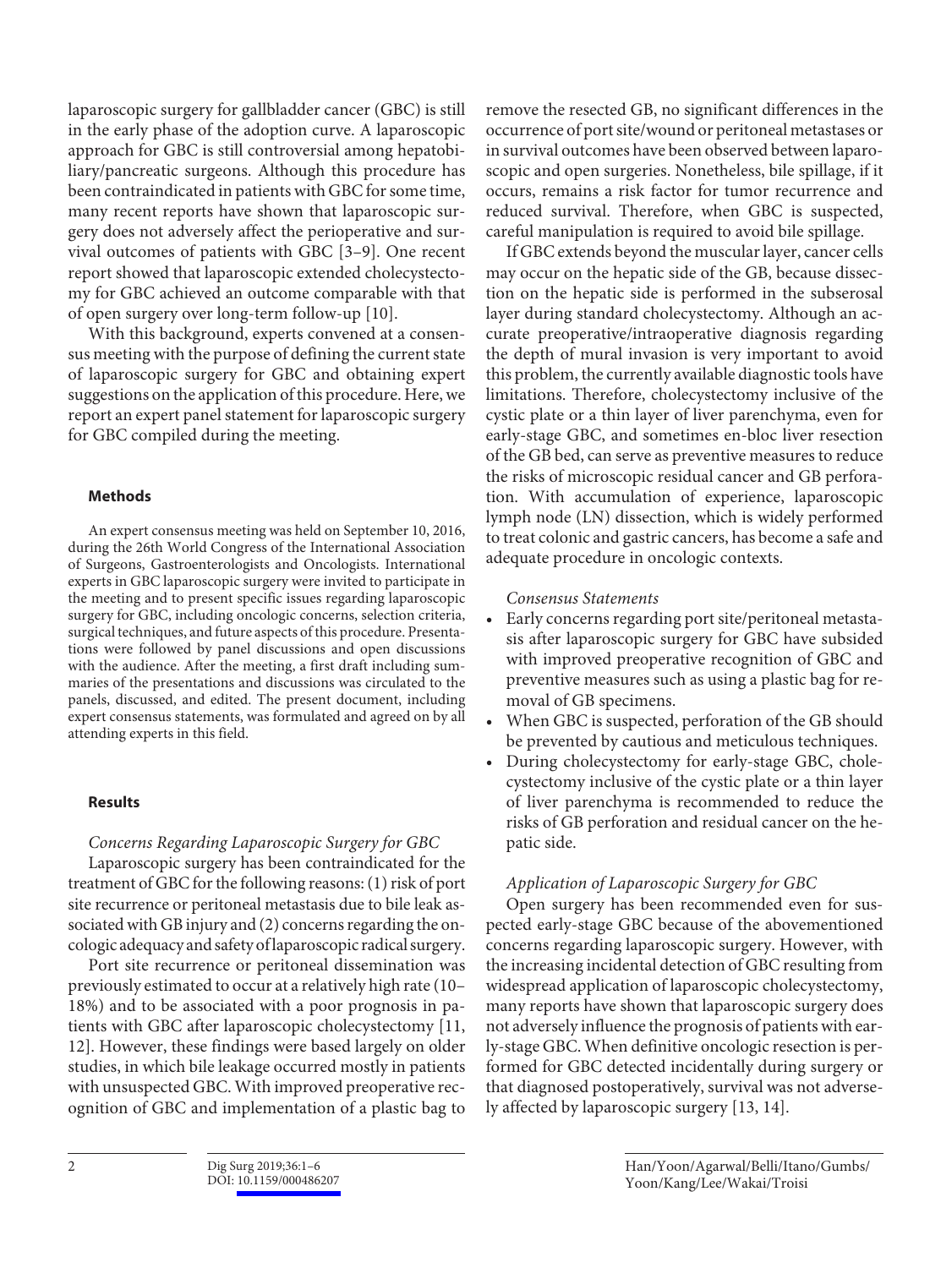Based on these results, laparoscopic cholecystectomy may be a feasible option for suspected GBC unless there is preoperative evidence of liver invasion. Cholecystectomy should be performed according to the abovementioned principles. However, the outcome of patients with GBC after laparoscopic surgery for acute cholecystitis is concerning [15–17]. Therefore, laparoscopic surgery may be better indicated for GBC that is not associated with acute cholecystitis.

## *Consensus Statements*

- There is no evidence that laparoscopic surgery is associated with decreased survival compared with open surgery in patients with a suspicion of early-stage GBC if definite resection during/after laparoscopic cholecystectomy is performed.
- Laparoscopic surgery is not yet indicated for GBC associated with acute cholecystitis.

## *Laparoscopic Extended Cholecystectomy for GBC* Patient Selection

Patients with GBC have various clinical presentations requiring different surgical extents, from a small polypoid mass to a large mass invading the GB bed, hilum of the liver, or other adjacent organs. Among these, the appropriate patient group for GBC laparoscopic surgery should be carefully selected for oncologic safety during the initial period of adoption. In terms of depth of mural invasion, the indications for laparoscopic extended cholecystectomy (defined as cholecystectomy + dissection of regional LNs ± liver resection inclusive of the GB bed) in recent reports have been mostly stage T1 and T2 GBC; reports on this procedure for stage T3 GBC are limited.

Although the T stage (T1b or T2) at which extended cholecystectomy should be required is still controversial, decision-making on this should follow the same criteria for laparoscopic surgery as for open surgery. Accurate preoperative staging in terms of invasion depth is crucial, because this is used to determine the surgical approach and prognosis. Although conventional abdominal ultrasonography (US) and computed tomography are widely used for preoperative staging, these modalities are limited in their ability to predict the depth of invasion compared with endoscopic, high-resolution, or laparoscopic US, which have higher resolution and thus are better able to delineate the multiple layers of the GB wall [18, 19]. A recent intention-totreat analysis of intended laparoscopic surgery showed favorable clinical and survival outcomes in patients with

GBC who were highly selected by multimodality imaging studies, including endoscopic and laparoscopic US [3, 10].

## Technique

The technical concerns regarding laparoscopic radical surgery for GBC are adequate LN dissection, margin-free liver resection, and bile duct resection/reconstruction when needed. Despite limited experiences by experts, laparoscopic extended cholecystectomy has been shown to be safe and feasible in selected GBC patients, with similar results to those of open surgery [3, 5, 7–10, 18, 20–26]. According to published reports, the most commonly performed procedures are wedge liver resection and LN dissection. Laparoscopic bile duct resection may be performed in cases with positive cystic duct margins or involvement of the bile duct by tumor. Laparoscopic IVb/V segmentectomy has been performed in some centers [5, 9, 25].

## *LN Dissection*

Laparoscopic LN dissection is now widely performed for colonic and gastric cancers, and its oncologic efficacy has been well established. Experience with these gastrointestinal cancers has provided a foundation for applying this procedure for GBC. There is no consensus on the optimal extent of LN dissection even for open extended cholecystectomy. The extent of LN dissection for GBC in all published reports includes removal of LNs around the hepatoduodenal ligament. Some centers additionally dissect LNs in the posterior superior pancreaticoduodenal area and along the common hepatic artery because of frequent LN metastasis in this area and improved patient survival if removed completely [27–29]. Recent reports have shown that LN dissection can be performed to the same extent in laparoscopic surgery as in the open procedure in selected GBC patients with few intraoperative and postoperative complications [3, 5, 7–10]. The number of retrieved LNs is comparable between laparoscopic and open surgeries.

The role of more extensive dissection of aorto-caval, celiac, superior mesenteric artery nodes seems limited, because no survival benefit is evident. However, aorto-caval LN sampling at the initiation of surgery is advocated in some centers because of frequent involvement of these LNs. This concept applies to laparoscopic surgery as well.

## *Liver Resection*

The aims of liver resection in patients with GBC are to achieve a negative resection margin on the hepatic side and to minimize the likelihood of recurrence by removal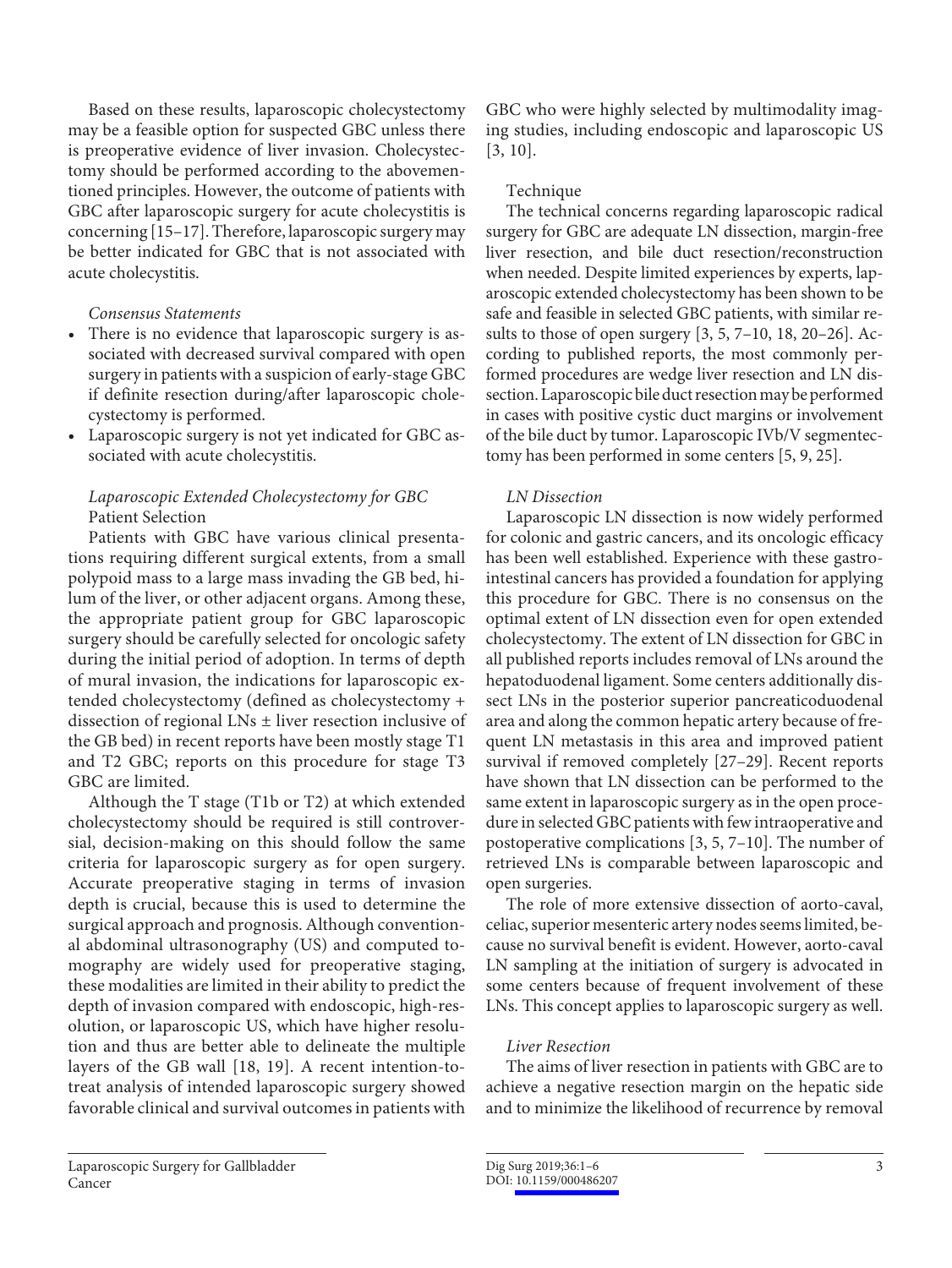of microscopic metastases in the liver. There is no consensus on the optimal extent of liver resection between wedge resection and segment IVb/V resection even in open surgery. Theoretical advantages of segment IVb/V resection over wedge resection have not been demonstrated clinically. No significant difference in survival rate between the 2 procedures has been reported. Recent reports on laparoscopic extended cholecystectomy for GBC have demonstrated the technical feasibility and safety of laparoscopic wedge resection, and the feasibility of laparoscopic IVb/V resection for GBC has also been reported [5, 9, 25].

## *Bile Duct Resection*

Routine resection of the bile duct for LN dissection is not recommended, because it increases morbidity with no evidence of improving survival [30–33]. Indications for this procedure include a positive cystic duct margin after cholecystectomy to obtain a negative margin, direct tumor invasion of the bile duct, and inflammation or scarring around the hepatoduodenal ligament compromising complete LN dissection. The feasibility of laparoscopic bile duct excision for GBC has been reported in the literature [23]. Considering the increasing reports on laparoscopic surgery for choledochal cysts and laparoscopic pancreatoduodenectomy, the necessity of bile duct resection is not a contraindication for GBC laparoscopic surgery.

# Survival Outcomes

The reported survival outcomes of patients with GBC after laparoscopic extended cholecystectomy are encouraging. The recurrence and survival rates were found to be similar between laparoscopic and open surgery groups in comparative studies [5, 7]. Furthermore, the favorable long-term outcome of laparoscopic extended cholecystectomy was shown in a recent study, in which the survival rate of patients at 5 years postoperatively was over 90% [10]. However, considering the small numbers of included patients and the retrospective nature of those previous studies, further large-scale comparative studies are needed to confirm the oncologic safety of laparoscopic extended cholecystectomy for GBC.

# *Consensus Statement*

- Experience with laparoscopic extended cholecystectomy for GBC has been limited to a few expert centers.
- The reports on laparoscopic extended cholecystectomy have shown acceptable postoperative outcomes compared with those of open surgery.
- For safe selection of indicated patients, accurate preoperative staging in terms of depth of invasion is important. Endoscopic or laparoscopic US may be more useful as a complementary procedure compared with conventional US and computed tomography for this purpose.
- The most common type of liver resection reported is wedge resection of the GB bed. Laparoscopic IVb/V segmentectomy is performed in some centers. As there are limited reports on the outcomes after laparoscopic surgery for GBC with liver invasion, more data are needed.
- Laparoscopic LN dissection for early GBC was shown to be a safe and adequate procedure from an oncologic point of view.
- Bile duct resection is not a contraindication for laparoscopic surgery for GBC.
- Although the evidence is limited, the survival outcomes of highly selected patients are similar between laparoscopic and open surgeries.

# *Laparoscopic Reoperation for Postoperatively Diagnosed GBC*

The reported incidence of postoperatively diagnosed GBC after cholecystectomy is 0.19–3.3% [34]. Widespread adoption of laparoscopic cholecystectomy has resulted in an apparent increase in this rate. Radical reoperation after cholecystectomy is decided based on the postoperative pathology and is usually performed via open surgery. This procedure is considered technically challenging mainly because of inflammatory adhesions or fibrosis around the hepatoduodenal ligament and GB bed. There are a few recent reports on the technical feasibility of laparoscopic revisional surgery [5, 8, 21, 22, 26, 35]. Unlike initial laparoscopic surgery for GBC, laparoscopic reoperation is not associated with the risk of tumor seeding related to bile spillage, because cholecystectomy has already been performed. Despite very limited experience by experts, a laparoscopic approach for postoperatively diagnosed GBC seems to be feasible, with satisfactory clinical outcomes in terms of perioperative and midterm oncologic results.

In patients with postoperatively diagnosed GBC, port site metastasis has been a concern during the early stage of laparoscopy. Although its incidence is rare, port site metastasis is associated with poor survival once it develops. However, routine port site resection is not recommended during definitive surgical treatment, because it has not been associated with improved survival or reduced recurrence [36].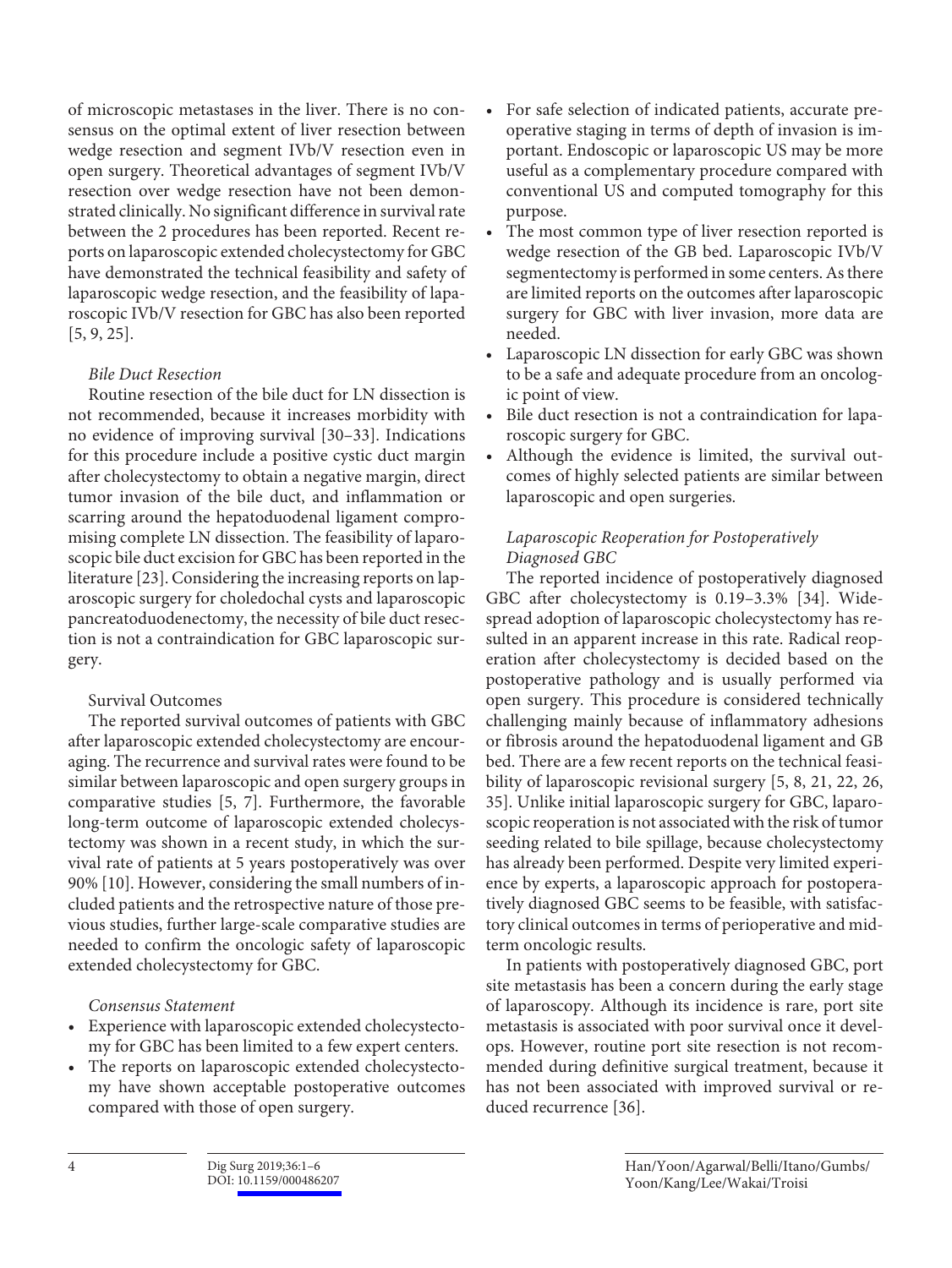#### *Consensus Statement*

- Laparoscopic reoperation for postoperatively diagnosed GBC is technically challenging, but its feasibility has been demonstrated by some expert teams.
- During this procedure, routine excision of the port site is not recommended, because there is no evidence of improved survival.

### **Conclusion**

With preoperative recognition of GBC and careful manipulation to avoid bile spillage, laparoscopic surgery does not worsen the prognosis of patients with earlystage GB if definitive resection during/after laparoscopic cholecystectomy is conducted. Although experience with laparoscopic extended cholecystectomy for GBC has been limited to a few experts, the postoperative and survival outcomes of highly selected patients were favorable. However, laparoscopic surgery for GBC is still in the early phase of the adoption curve, and more evidence is required before this procedure can be widely accepted.

### **Disclosure Statement**

The authors have no conflicts of interest to declare.

#### **References**

- 1 Lacy AM, Garcia-Valdecasas JC, Delgado S, Castells A, Taura P, Pique JM, Visa J: Laparoscopy-assisted colectomy versus open colectomy for treatment of non-metastatic colon cancer: a randomised trial. Lancet 2002;359: 10 2224–2229.
- 2 Kim YW, Yoon HM, Yun YH, Nam BH, Eom BW, Baik YH, Lee SE, Lee Y, Kim YA, Park JY, Ryu KW: Long-term outcomes of laparoscopy-assisted distal gastrectomy for early gastric cancer: result of a randomized controlled trial (COACT 0301). Surg Endosc 2013;27: 4267–4276.
- <sup>3</sup> Cho JY, Han HS, Yoon YS, Ahn KS, Kim YH, Lee KH: Laparoscopic approach for suspected early-stage gallbladder carcinoma. Arch Surg 2010;145:128–133.
- ▶ 4 Lee SE, Jang JY, Lim CS, Kang MJ, Kim SW: Systematic review on the surgical treatment for T1 gallbladder cancer. World J Gastroenterol 2011;17:174–180.
- 5 Agarwal AK, Javed A, Kalayarasan R, Sakhuja P: Minimally invasive versus the conventional open surgical approach of a radical cholecystectomy for gallbladder cancer: a retrospective comparative study. HPB (Oxford) 2015;17:536–541.
- 6 Gumbs AA, Jarufe N, Gayet B: Minimally invasive approaches to extrapancreatic cholangiocarcinoma. Surg Endosc 2013;27:406– 414.
- 7 Itano O, Oshima G, Minagawa T, Shinoda M, Kitago M, Abe Y, Hibi T, Yagi H, Ikoma N, Aiko S, Kawaida M, Masugi Y, Kameyama K, Sakamoto M, Kitagawa Y: Novel strategy for laparoscopic treatment of pT2 gallbladder carcinoma. Surg Endosc 2015;29:3600–3607.
- 8 Shirobe T, Maruyama S: Laparoscopic radical cholecystectomy with lymph node dissection for gallbladder carcinoma. Surg Endosc 2015; 29:2244–2250.
- 9 Palanisamy S, Patel N, Sabnis S, Palanisamy N, Vijay A, Palanivelu P, Parthasarthi R,

Chinnusamy P: Laparoscopic radical cholecystectomy for suspected early gall bladder carcinoma: thinking beyond convention. Surg Endosc 2016;30:2442–2448.

- Yoon YS, Han HS, Cho JY, Choi Y, Lee W, Jang JY, Choi H: Is laparoscopy contraindicated for gallbladder cancer? A 10-year prospective cohort study. J Am Coll Surg 2015; 221:847–853.
- 11 Reddy YP, Sheridan WG: Port-site metastasis following laparoscopic cholecystectomy: a review of the literature and a case report. Eur J Surg Oncol 2000;26:95–98.
- 12 Berger-Richardson D, Chesney TR, Englesakis M, Govindarajan A, Cleary SP, Swallow CJ: Trends in port-site metastasis after laparoscopic resection of incidental gallbladder > 20 cancer: a systematic review. Surgery 2017;161: 618–627.
- 13 Ouchi K, Mikuni J, Kakugawa Y; Organizing Committee The 30th Annual Congress of the Japanese Society of Biliary Surgery: Laparoscopic cholecystectomy for gallbladder carcinoma: results of a Japanese survey of 498 patients. J Hepatobiliary Pancreat Surg 2002;9: 256–260.
- 14 Whalen GF, Bird I, Tanski W, Russell JC, Clive J: Laparoscopic cholecystectomy does not demonstrably decrease survival of patients with serendipitously treated gallbladder cancer. J Am Coll Surg 2001;192:189– 195.
- 15 Clemente G, Nuzzo G, De Rose AM, Giovannini I, La Torre G, Ardito F, Giuliante F: Unexpected gallbladder cancer after laparoscopic cholecystectomy for acute cholecystitis: a worrisome picture. J Gastrointest Surg 2012; 16:1462–1468.
- $\blacktriangleright$ 16 Kim JH, Kim WH, Kim JH, Yoo BM, Kim  $\blacktriangleright$ 25 MW: Unsuspected gallbladder cancer diagnosed after laparoscopic cholecystectomy: focus on acute cholecystitis. World J Surg 2010; 34:114–120.
- 17 Han HS, Cho JY, Yoon YS, Ahn KS, Kim H: Preoperative inflammation is a prognostic factor for gallbladder carcinoma. Br J Surg 2011;98:111–116.
- 18 Jang JY, Kim SW, Lee SE, Hwang DW, Kim EJ, Lee JY, Kim SJ, Ryu JK, Kim YT: Differential diagnostic and staging accuracies of high resolution ultrasonography, endoscopic ultrasonography, and multidetector computed tomography for gallbladder polypoid lesions and gallbladder cancer. Ann Surg 2009;250: 943–949.
- 19 Fujita N, Noda Y, Kobayashi G, Kimura K, Yago A: Diagnosis of the depth of invasion of gallbladder carcinoma by EUS. Gastrointest Endosc 1999;50:659–663.
- Cho A, Yamamoto H, Nagata M, Takiguchi N, Shimada H, Kainuma O, Souda H, Gunji H, Miyazaki A, Ikeda A, Matsumoto I: Total laparoscopic resection of the gallbladder together with the gallbladder bed. J Hepatobiliary Pancreat Surg 2008;15:585–588.
- 21 de Aretxabala X, Leon J, Hepp J, Maluenda F, Roa I: Gallbladder cancer: role of laparoscopy in the management of potentially resectable tumors. Surg Endosc 2010;24:2192–2196.
- 22 Gumbs AA, Hoffman JP: Laparoscopic completion radical cholecystectomy for T2 gallbladder cancer. Surg Endosc 2010;24:3221– 3223.
- 23 Gumbs AA, Hoffman JP: Laparoscopic radical cholecystectomy and Roux-en-Y choledochojejunostomy for gallbladder cancer. Surg Endosc 2010;24:1766–1768.
- 24 Gumbs AA, Milone L, Geha R, Delacroix J, Chabot JA: Laparoscopic radical cholecystectomy. J Laparoendosc Adv Surg Tech A 2009; 19:519–520.
- 25 Machado MA, Makdissi FF, Surjan RC: Totally laparoscopic hepatic bisegmentectomy (s4b+s5) and hilar lymphadenectomy for incidental gallbladder cancer. Ann Surg Oncol 2015;22(suppl 3):336–339.